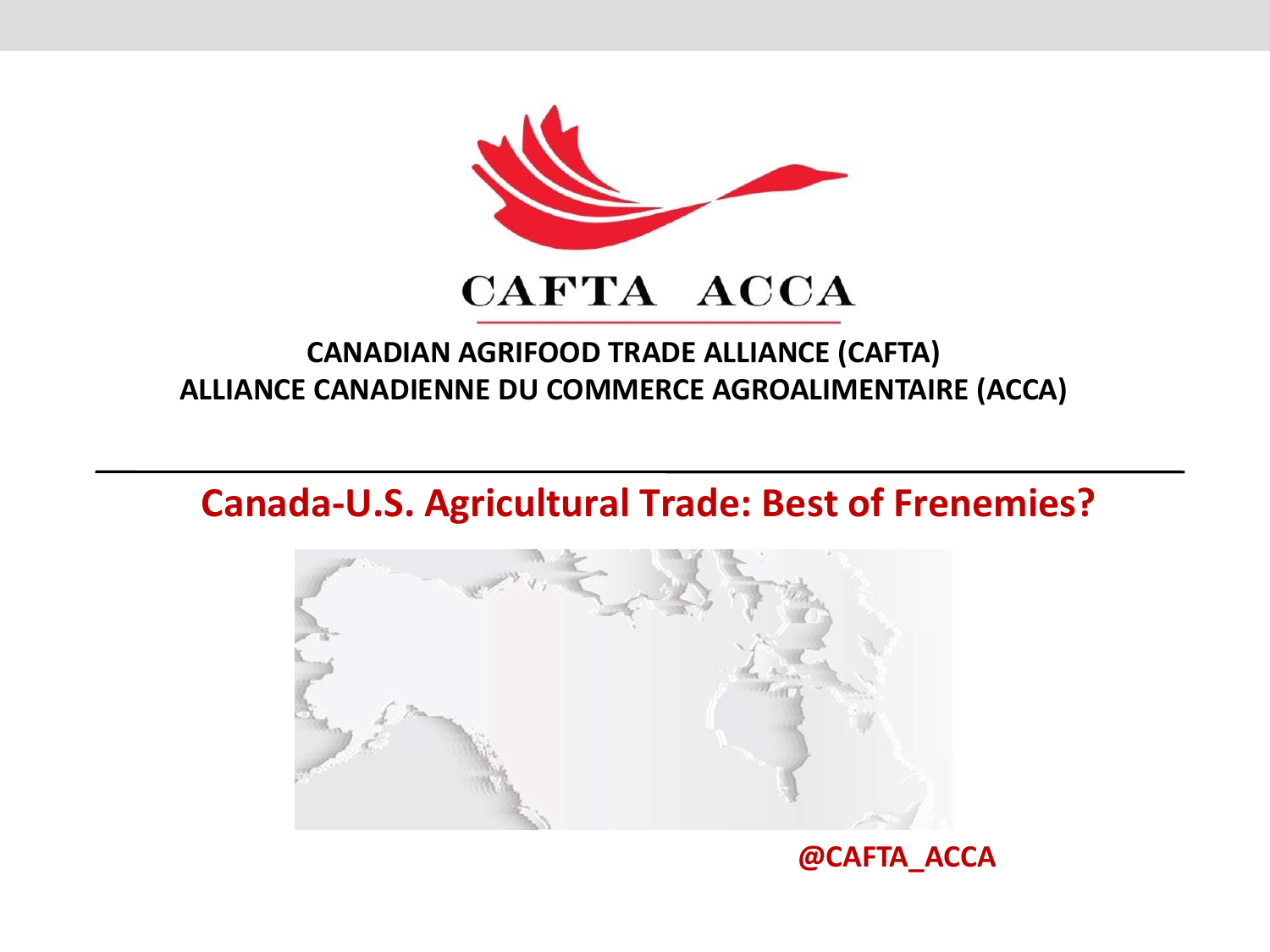#### **About CAFTA**



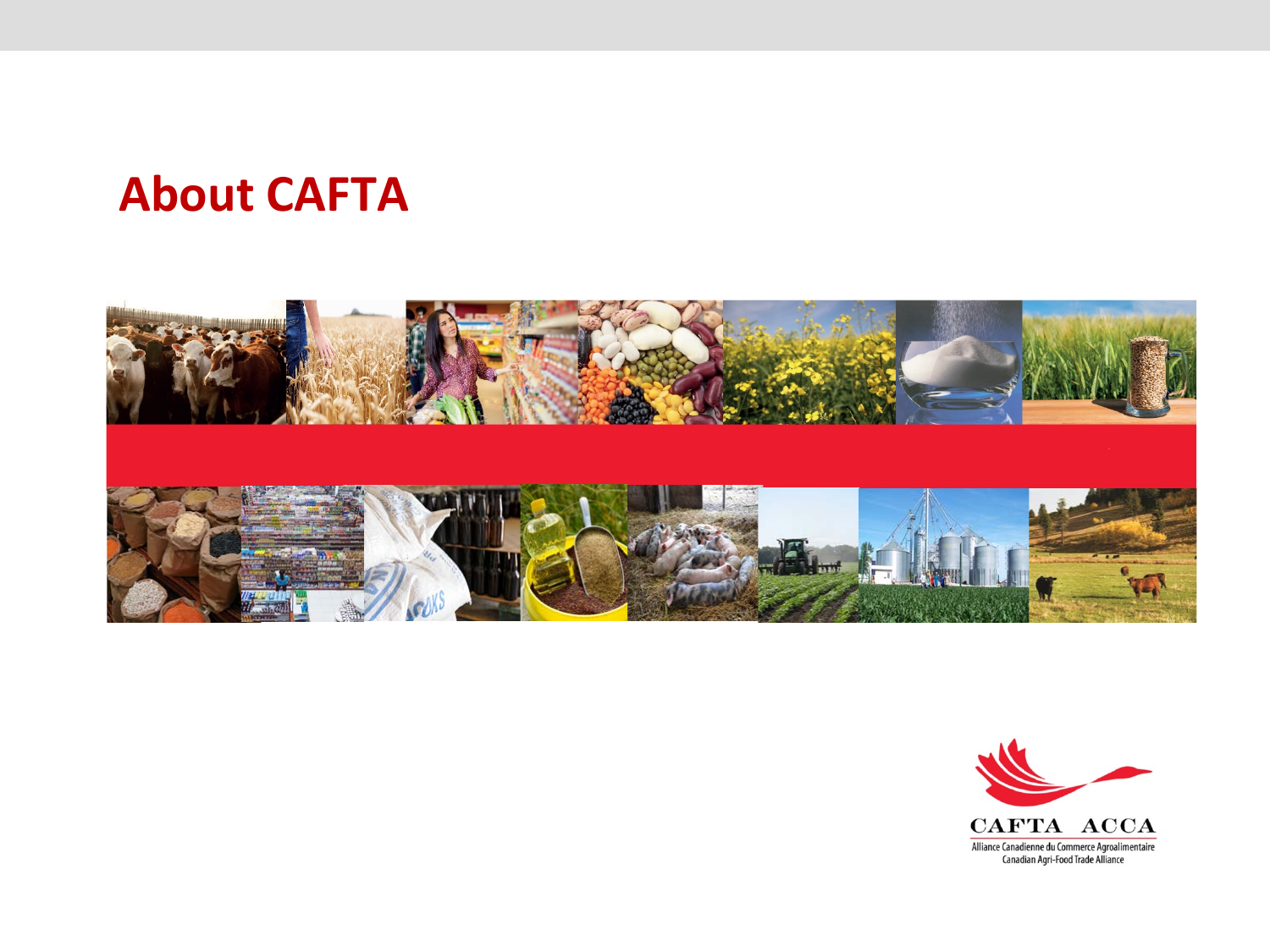### **Setting the stage:**

## **Free Trade in North America**



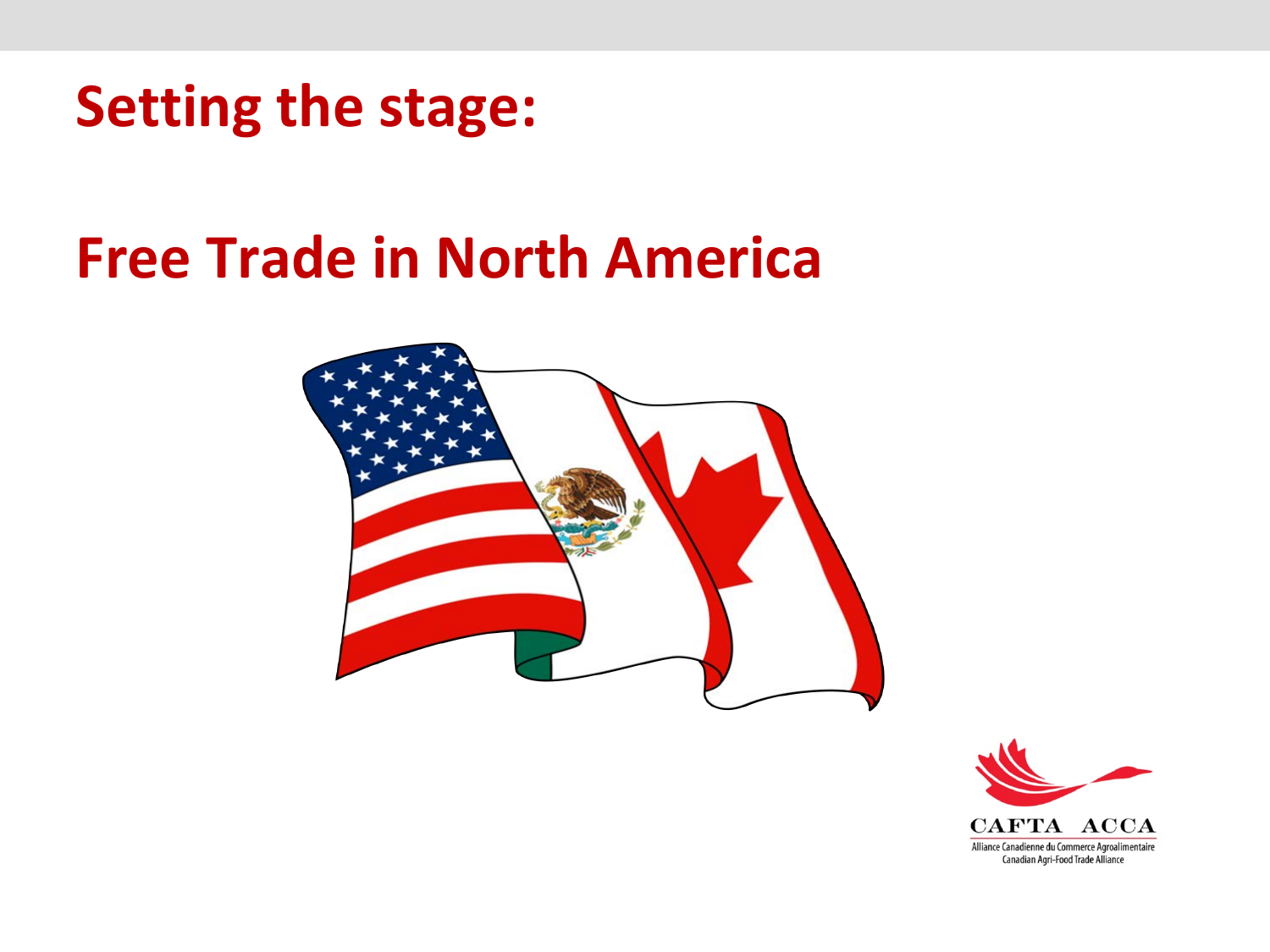# **Overview of Canada U.S. Trade in Agriculture**



Exports to USA / Imports from Canada

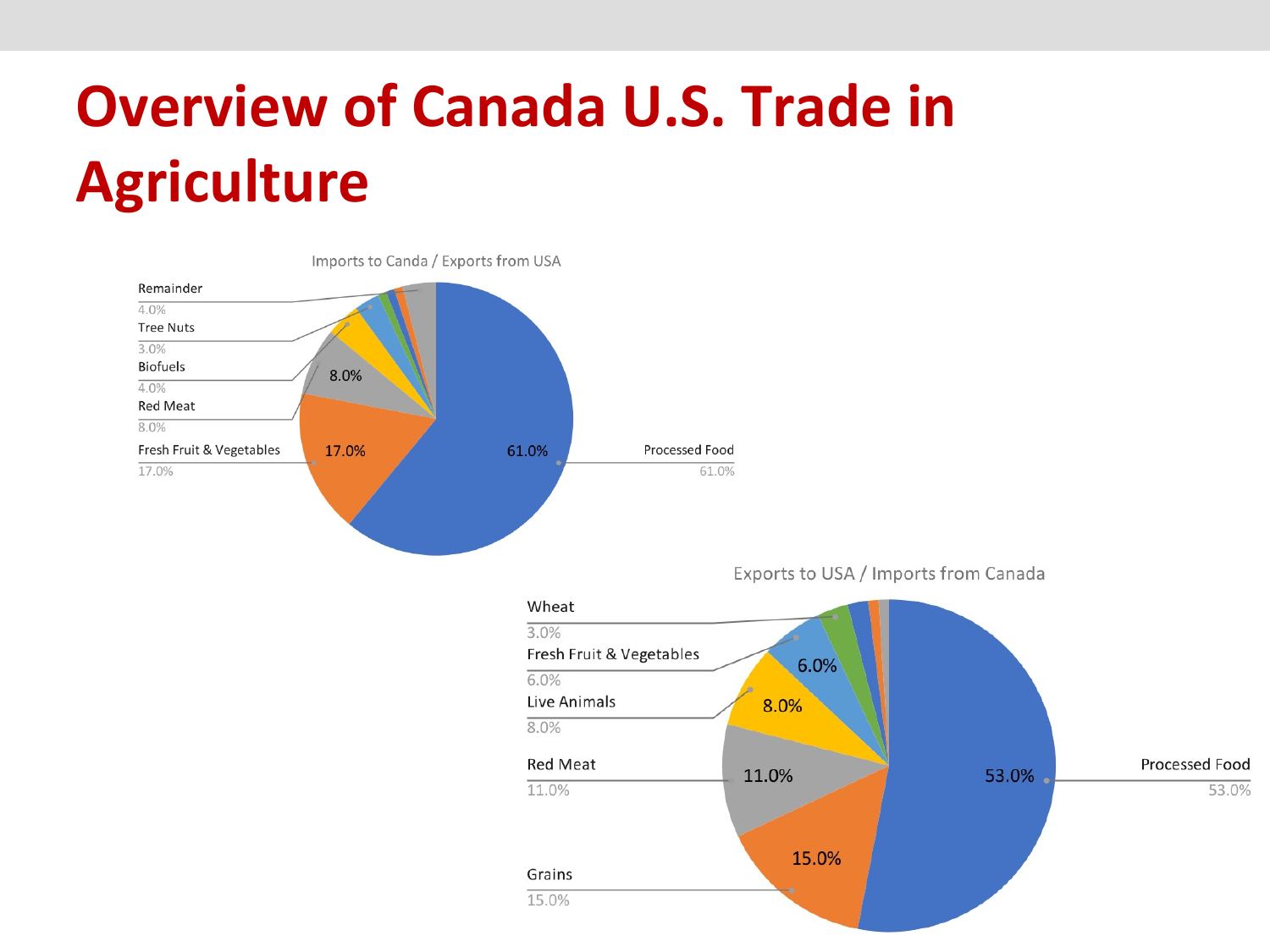# **Where work remains (1)**

#### o **Beef**

Labelling and Country of Origin regulations

#### o **Processed Foods**

Geographic Indications (GIs) on final consumer goods Lack of movement on Regulatory Cooperation

#### o **Sugar**

Highly restrictive tariff rate quotas

#### o **Canola**

Lacks U.S. recognition as an "advanced biofuel"

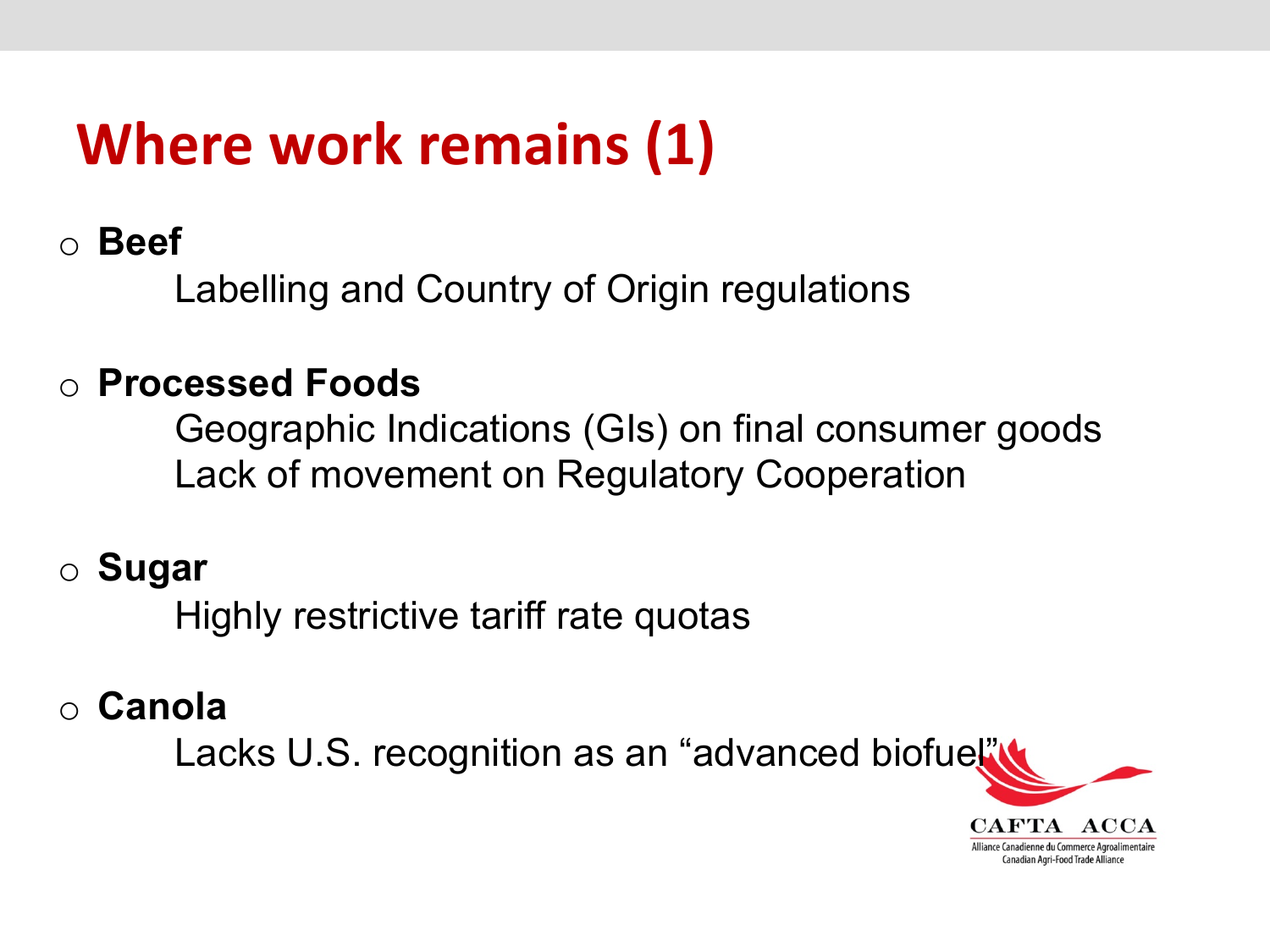## **Where work remains**

#### o **Pork**

Risks associated with Buy American policies

#### o **Fresh Produce**

US Department of Agriculture grading provisions for onions and potatoes

#### o **Grains and Cereals**

CUSMA resolved an access irritant for Canadian registered wheat varieties grown in the US.

> CAFTA ACCA Alliance Canadienne du Commerce Agroalimentaire **Canadian Agri-Food Trade Alliance**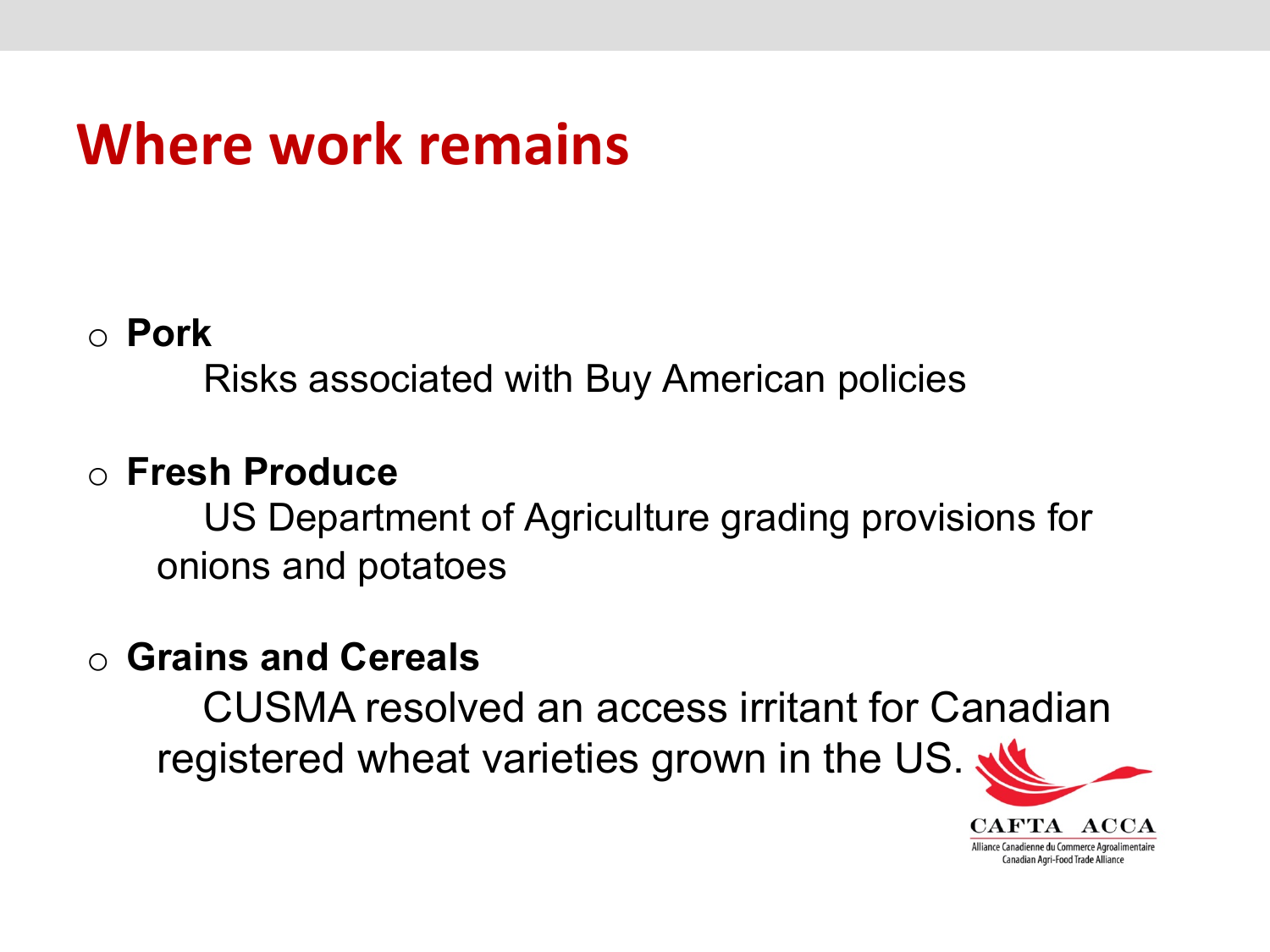## **Convergent Interests**

o Highly integrated agribusiness supply chains across a variety of sectors

o Sophisticated value chains and cross-border partnerships



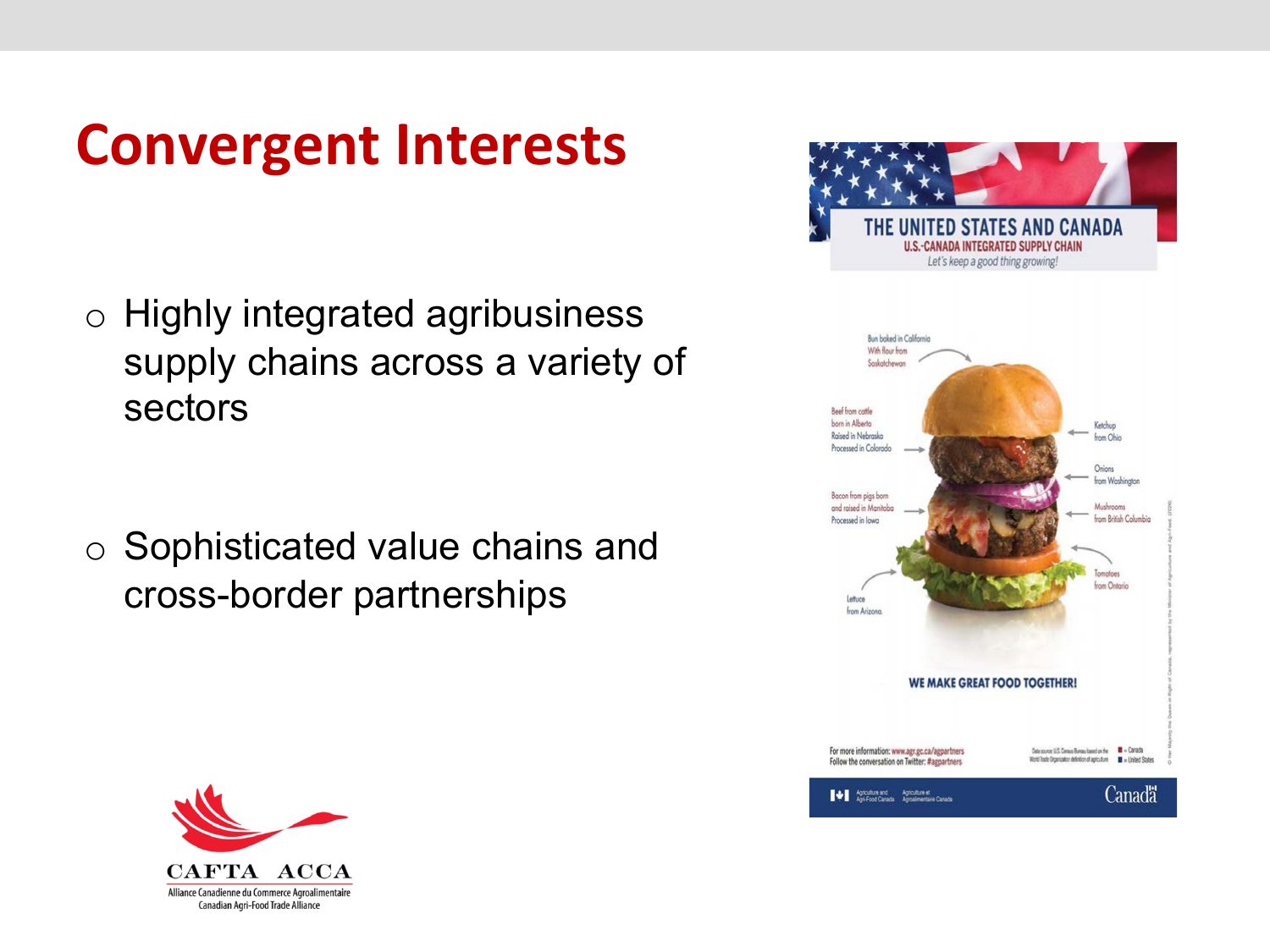### **Convergent Interests**

- o **Processed Foods**
- o **Meat**
- o **Fresh Produce**
- o **Grains and Cereals**

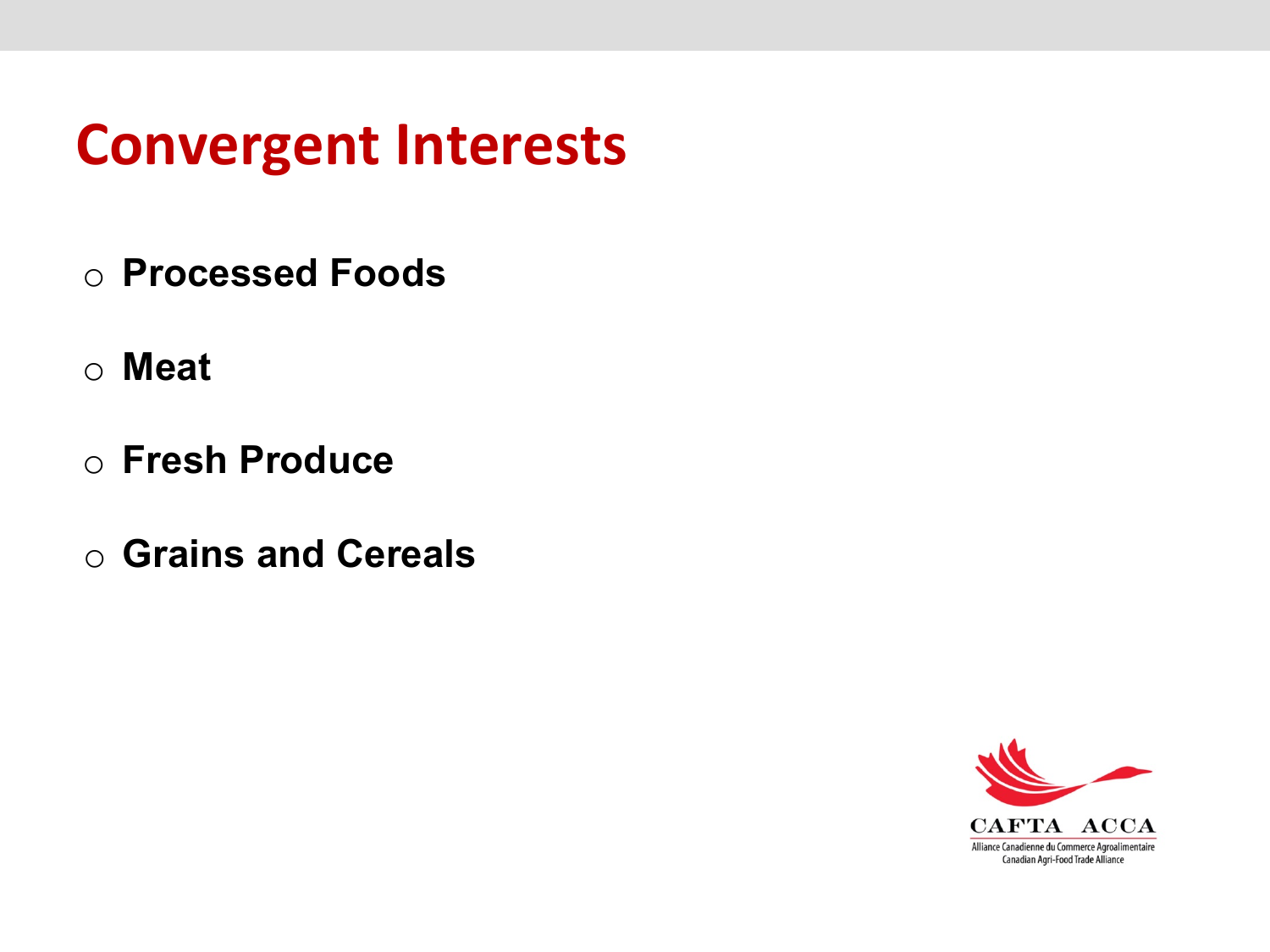## **Entrenched Cross Border Partnerships**

**Robust Transportation Links:**

- ü **Rail**
- ü **Trucking**
- ü **Marine**



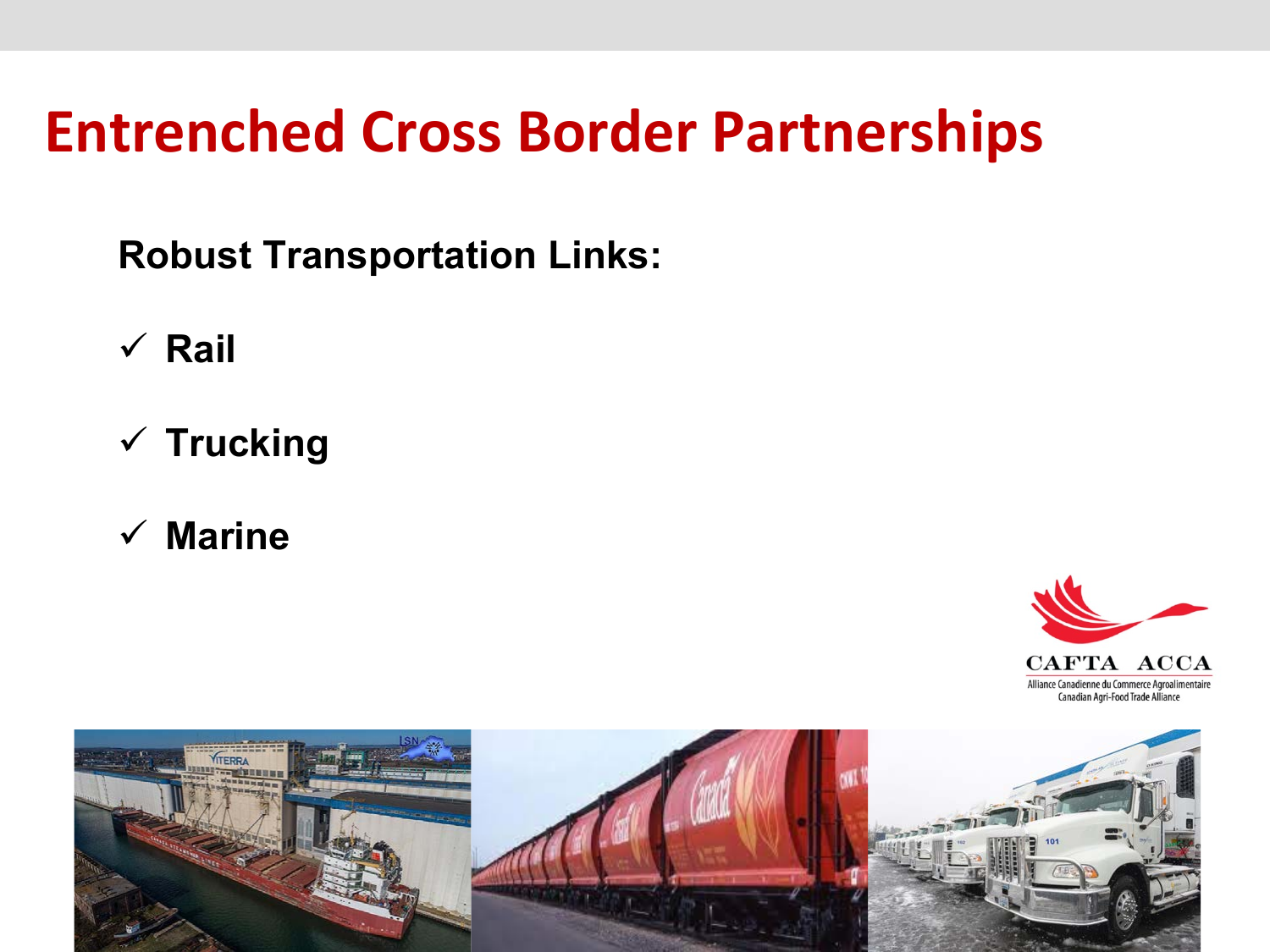## **CUSMA and the Way Forward**

**'America First' lingers on post-Trump**

**Market access remains political**

**Regulatory Cooperation Council for technical issues**

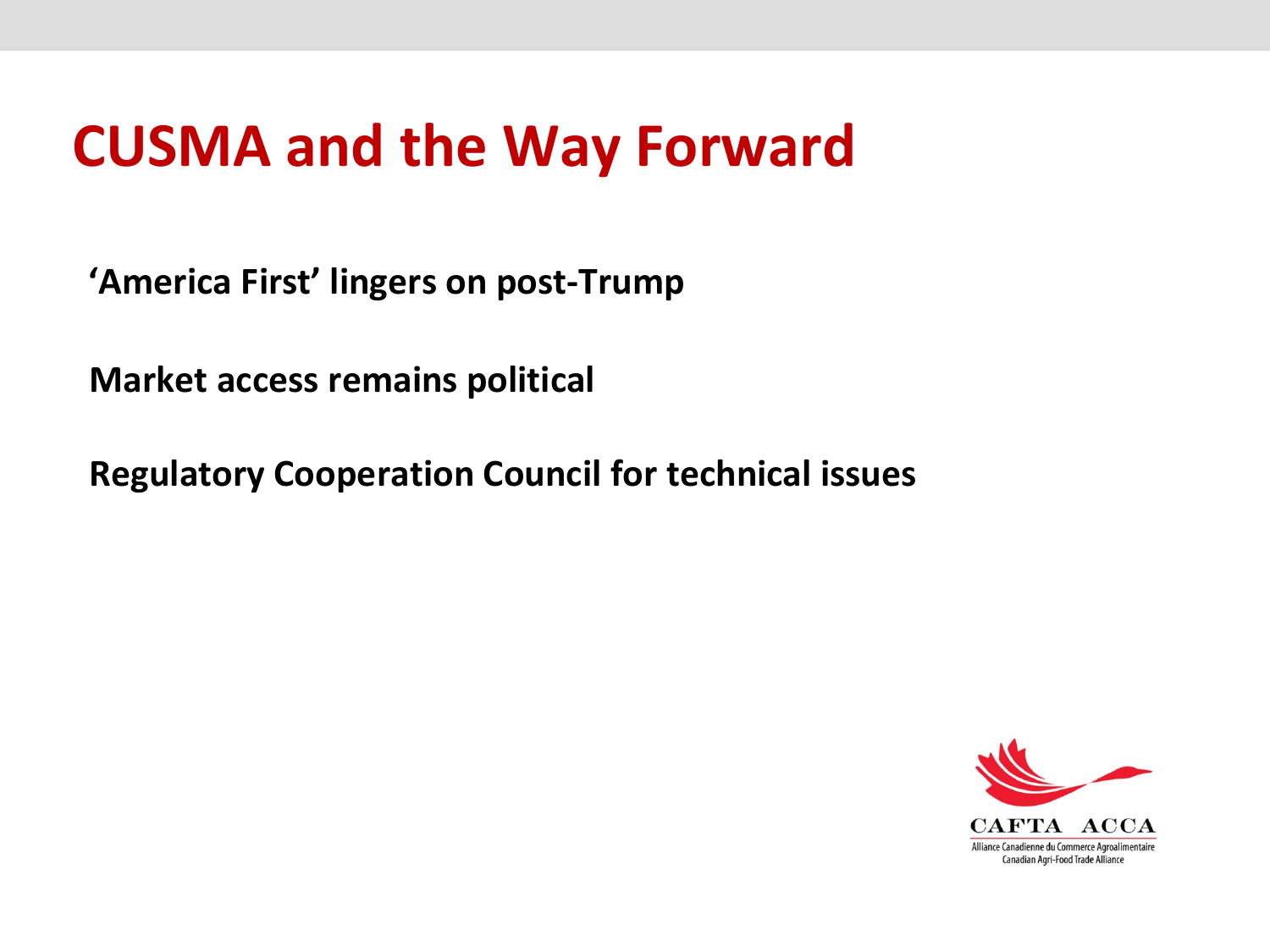# **Canada-USA a Renewed Agrifood Agenda**

- o **A renewed focus on science-based regulations**
- o **Non-Agricultural Policy and Regulation**
- o **A North American approach on global regulatory cooperation**